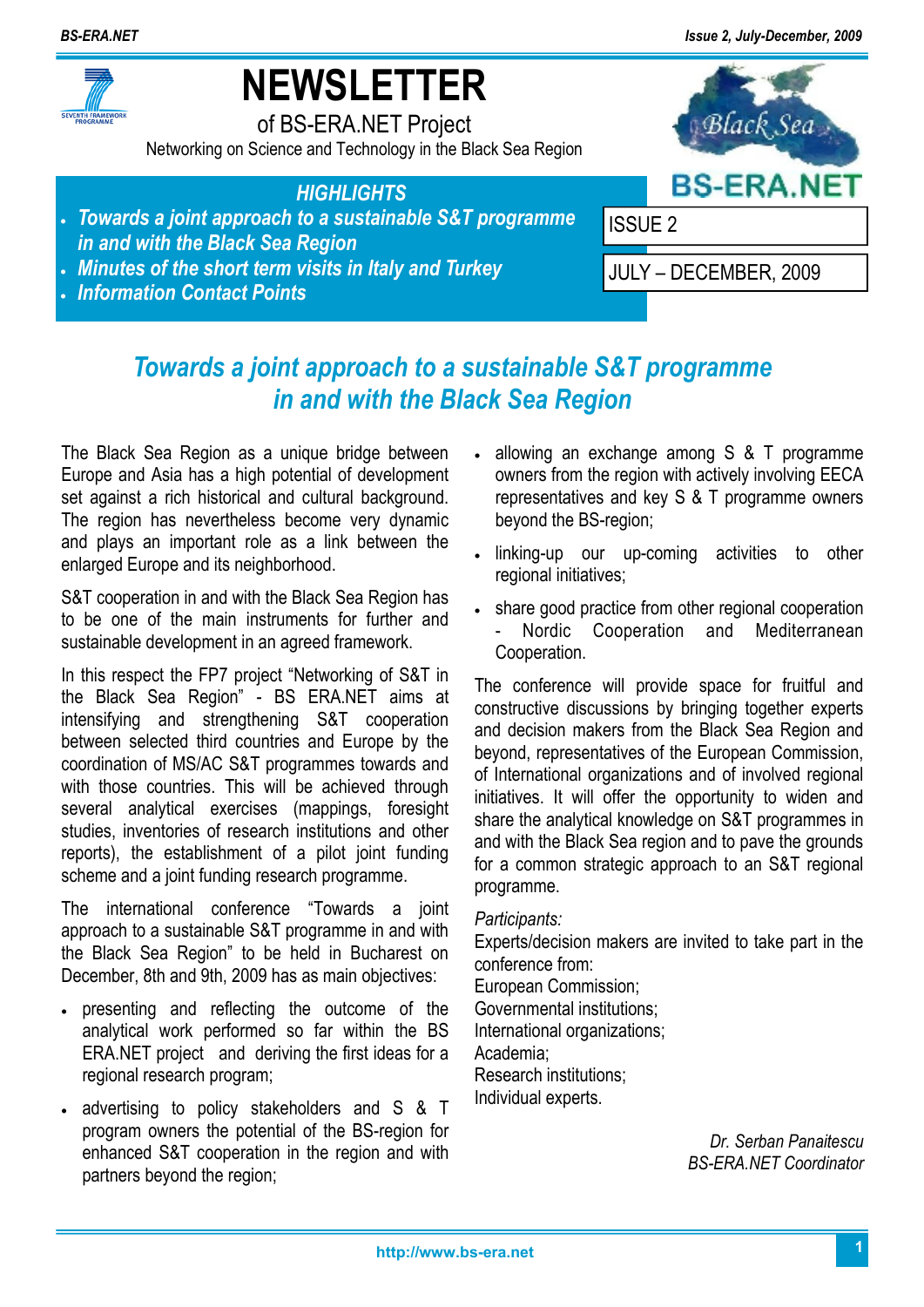### **Activities Members**

### *Short-term exchanges of programme managers for information and best practice identification*

The purpose of the short-term exchanges is to improve the framework of existing activities (e.g. removal of barriers for future multilateral RTDI initiatives; reshaping of RTDI designs following policy recommendations and good practices examples). The visits of programme managers from Armenia, Georgia, Moldova, and Ukraine took place in Italy and Turkey on November 8-10, 2009. Host for the visits are programme owners holding RD funding opportunities which could serve as good practice example for the upcoming Black Sea ERANET joint call. The short term visits had two main objectives:

•To gather information about existing national, regional and international R&D programmes. The visits served to deepen already existing information about the host programme owner and their programmes. These programmes might be considered as a model/bestpractice and can help in shaping the programme for BS Joint Call being launched in 2010.

•To facilitate capacity building for the BS region. Visiting institution was informed about policies, procedures and mechanisms of the host institutions programmes.

#### *2 nd BS-ERA.NET Executive Board Meeting*

2nd BS-ERA.NET Executive Board (EB) Meeting was held on 19-20 October, 2009 in Athens, Greece.

During the EB meeting, a detailed overview of the project was presented by the Work Package Leaders and critical partners. A discussion was carried out concerning the Programme Owners (POs) having expressed an interest to participate in a BS Joint Call. The EB agreed on investigating ways and means to encourage and involve POs outside the consortium in Joint Actions. Finally, the concept and the agenda of the upcoming Conference were thoroughly discussed.



### *BS-ERA.NET Steering Board Meeting*

BS-ERA.NET Steering Board meeting to review existing systems and finalise specifications for information tool and analysis was held on 16-17 July, 2009 in Bonn, Germany.

### *Information Contact Points Network*

The communication and dissemination activities have are structured on three main pillars: website, network of contact points, electronic newsletter.

Primary network of contact points was established.

#### **Armenia**

*National Academy of Sciences of the Republic of Armenia* Contact person: Tigran Arzumanyan E-mail: tarznip@sci.am

#### **Azerbaijan**

*Azerbaijan National Academy of Sciences, National Information Point on EU FP in Azerbaijan* Contact person: Siyaush Azakov E-mail: azakov\_s @hotmail.com

#### **Bulgaria**

*Ministry of Education and Science of Bulgaria*  Contact person: Lora Pavlova E-mail: l.pavlova@mon.bg **France**  *National Centre for Scientific Research*  Contact person: Virginie Robin

#### E-mail: virginie.robin@cnrs-dir.fr

**Georgia**  *Georgia National Science Foundation* 

Contact person: Tamar Nozadze E-mail: nozadzetamar@gmail.com

#### **Germany**

*International Bureau of the Federal Ministry of Education and Research at the Project Management Agency*  Contact person: Akın Akkoyun E-mail: akin.akkoyun@dlr.de **Greece**  *Ministry of Education, Life Long Learning and Religious Affairs, The General Secretariat for Research and Technology, International S&T* 

*Cooperation Directorate, European Union Division* 

Contact person: Vassiliki Pletsa E-mail: vpletsa@gsrt.gr

#### **Italy**

*Italian National Agency for New Technologies, Energy and the Environment* 

Contact person: Milena Stefanova E-mail: milena.stefanova@enea.it

#### **Moldova**

*Center for International Projects of the Academy of Sciences of Moldova*  Contact person: Lidia Romanciuc E-mail: intprojects@asm.md

#### **Romania**

*National Centre for Programme Management*  Contact person: Speranta Rasan E-mail: speranta\_rasan@cnmp.ro

#### **Turkey**

*International Cooperation Department of the Scientific and Technological Research Council of Turkey*  Contact person: İlter Haliloğlu E-mail: bseranet@tubitak.gov.tr

#### **Ukraine**

*National Technical University of Ukraine "Kyiv Polytechnic Institute"*  Contact person: Sergiy Shukayev E-mail: s.shukayev@kpi.ua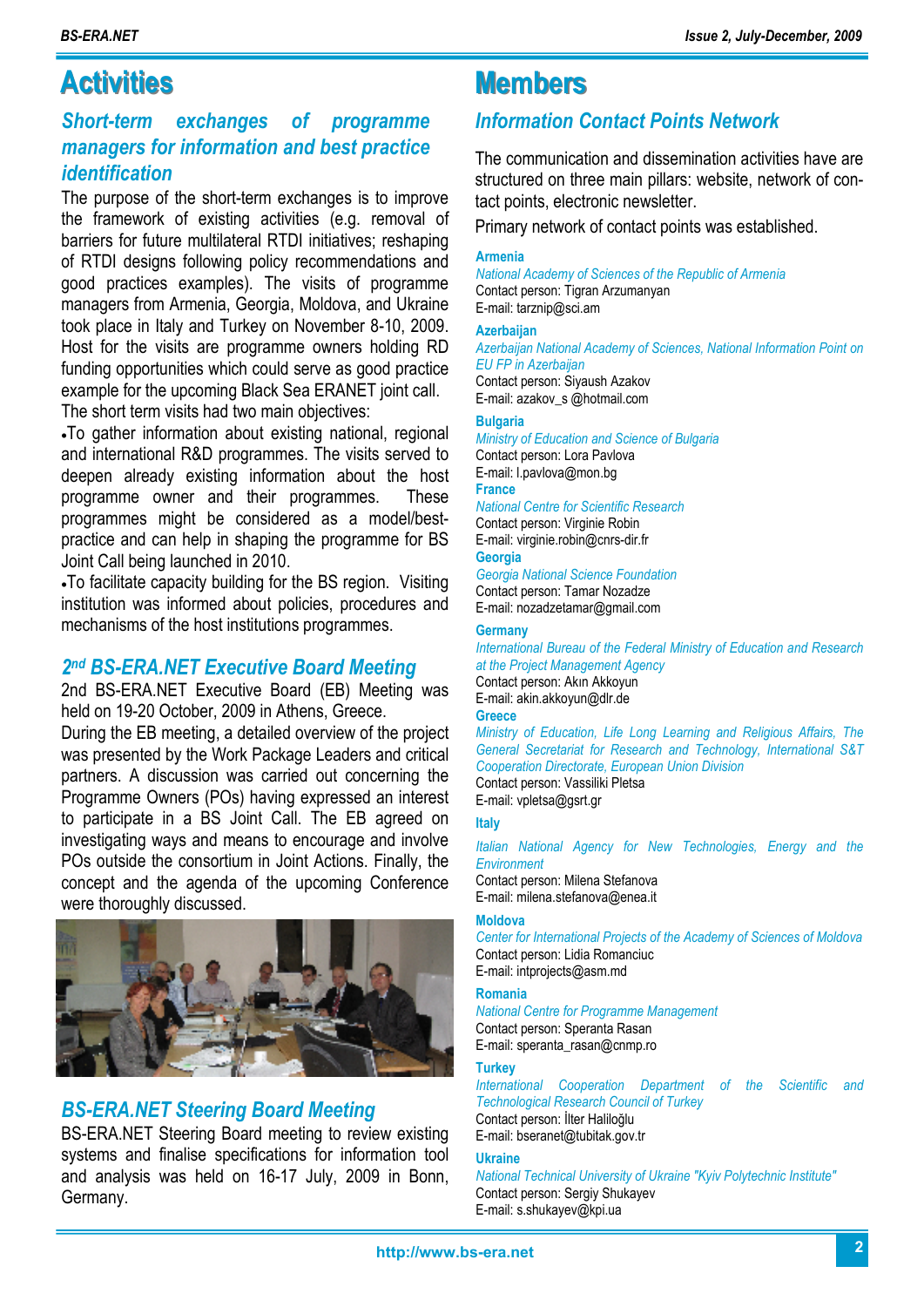## **News from the Region**

#### *Armenia*

On October 28, 2009, the State Committee of Science of the Ministry of Education and Science of RA (Chairman Prof. S. Haroutiunian), the National Academy of Sciences of RA (President R. Martirosyan), CNRS of the Republic of France (Director of Moscow Branch V. Mayer) and the NAS RA Institute for Physical Research (Director A. Papoyan) signed an Agreement on the Creation of Armenian-French International Associated Laboratory.

The signing of the Agreement was the result of the competition organized within the framework of the Agreement concluded between SCS and CNRS on January 20, 2009.

The above mentioned competition included the following three programs: Collaborative Bilateral Research Projects, creation of International Associated Laboratory and International Research Group. As a result, nine projects on Collaborative Bilateral Research, two on International Associated Laboratories and one on International Research Group were selected for funding.

*Information from: http://www.scs.am/eng.php* 

#### \*\*\*\*\*\*\*\*\*\*

Armenia is participating in the Black Sea Interconnection (BSI) project, which is being implemented under 7th Framework Programme of European Commission. The BSI project will develop a high-speed backbone network among the NRENs of the South Caucasus countries and enable connectivity to the pan-European research and education GÉANT2 network.

The project involves the development of strategies for interconnecting the existing infrastructures in the region, realization of the connections and supplying operational support for the established network. The existence of interconnections between the South Caucasus countries and connection to GÉANT2 with reasonable capacities will enable introduction of new services to the region and will be an important step towards the integration of the scientific potential in the region with Europe.

BSI Project was presented at a Special Session on September 29, 2009 called "ARMENIA IN EU FP7 ICT PROGRAMME" (BSI & SEE-GRID-SCI) within Seventh International Conference on Computer Science and Information Technologies.

*Details at: http://www.csit.am* 

#### *France*

International exchanges between CNRS and the three countries of the South Caucasus (Armenia, Azerbaijan, Georgia) 2009-2010

Nineteen projects have been selected for a period of two years between CNRS and the National Academy of Science of Azerbaijan (7 projects), the State Committee of Science of the Republic of Armenia (9 projects) and the Georgian National Science Foundation (3 projects). These projects will fund visits in partner countries for around 30 days in total, in each direction. Projects with Azerbaijan and Armenia cover different scientific disciplines, whereas the Georgian National Science Foundation decided to cover only three scientific fields (mathematics, life sciences and environment). For Georgia, one project by scientific field will be selected for susbstantial funding from the Foundation.

The call for international exchanges will be renewed in 2010 for the 2011-2012 period.

#### *Greece*

The Second International Scientific Conference "Black Sea Energy and Climate Change" took place in Athens on 8-9 October 2009. The Conference was held under the auspices of the Azerbaijani Chairmanship of BSEC and organized by the Energy Policy and Development Centre (KEPA). The two-day conference highlighted issues in energy and climate change, particularly in relation to policy, clean energy technologies, electrical network, renewable energy sources, hydrocarbons and regional projects.

*Information from: http://www.bsec-organization.org* 

#### \*\*\*\*\*\*\*\*\*\*

The International Centre for Black Sea Studies (ICBSS) hosted the 2nd International Black Sea Symposium on "The Black Sea Region: the State of Play and the Way Forward" was held on the island of Kalymnos, Dodecanese/Greece, on 30 June - 5 July 2009. The International Black Sea Symposium (IBSS) provided a forum for study, dialogue and networking in a multicultural and interdisciplinary environment, thus contributing to understanding and cooperation in the Black Sea region and beyond. Young professionals primarily from the countries of the wider Black Sea area, EU member states, the United States and Central Asia was the Symposium target group. They had the opportunity to learn about issues of importance for the future development of the Black Sea region during a four-day intensive course of interactive sessions led by prominent experts. *Details at: http://www.icbss.org/* 

*Romania*

The Austro French Centre for Rapprochement in Europe has, over the past years, concentrated the bulk of its work on promoting the accession of the new democracies of East and Central Europe to the European Union, a focus that lately has also turned to the countries of the Western Balkans. It has now turned its attention for the first time to the Black Sea Region and the special role it plays in the neighbourhood of the European Union.

This was the scope of an international conference: "The Black Sea Region: Link between an Enlarged Europe and its New Neighbourhood" which was held in Bucharest on October, 15th and 16th, 2009. *Details at: http://www.oefz.at* 

\*\*\*\*\*\*\*\*\*\*

The Ministry of Regional Development and Housing of Romania, acting as Joint Managing Authority for the Joint Operational Programme "Black Sea 2007-2013" published the notice for the launch of the first call for proposals. The deadline for submitting project proposal was 12th of October 2009.

The indicative amount of ENPI funds available under this first call is 3.311.369 EURO, and Turkey participates with IPA funds amounting to 1.339.401 EURO. The cofinancing of the EU is 90 % of the total eligible costs at project level.

The projects could be jointly submitted and implemented by partnerships that will always involve partners from one or several Member States (Bulgaria, Greece, Romania) and from one or several partner countries (Armenia, Azerbaijan, Georgia, R. Moldova, Russia, Ukraine) and/or Turkey.

The Black Sea Basin Joint Operational Programme 2007-2013 (hereafter Black Sea JOP) is a programme under the European Neighborhood & Partnership Instrument (ENPI) of the EU. It aims to contribute to: "a stronger and sustainable economic and social development of the regions of the Black Sea Basin".

The programme´s three specific objectives, are:

- Promoting economic and social development in the border areas;
- Working together to address common challenges;
- Promoting local, people-to-people cooperation.

*Information from: http://www.blacksea-cbc.net/* 

\*\*\*\*\*\*\*\*\*\*

On November 7, 2009 was announced an open call for Moldovan-Romanian collaborative research projects in the framework of the S&T Cooperation Programme between the National Authority for